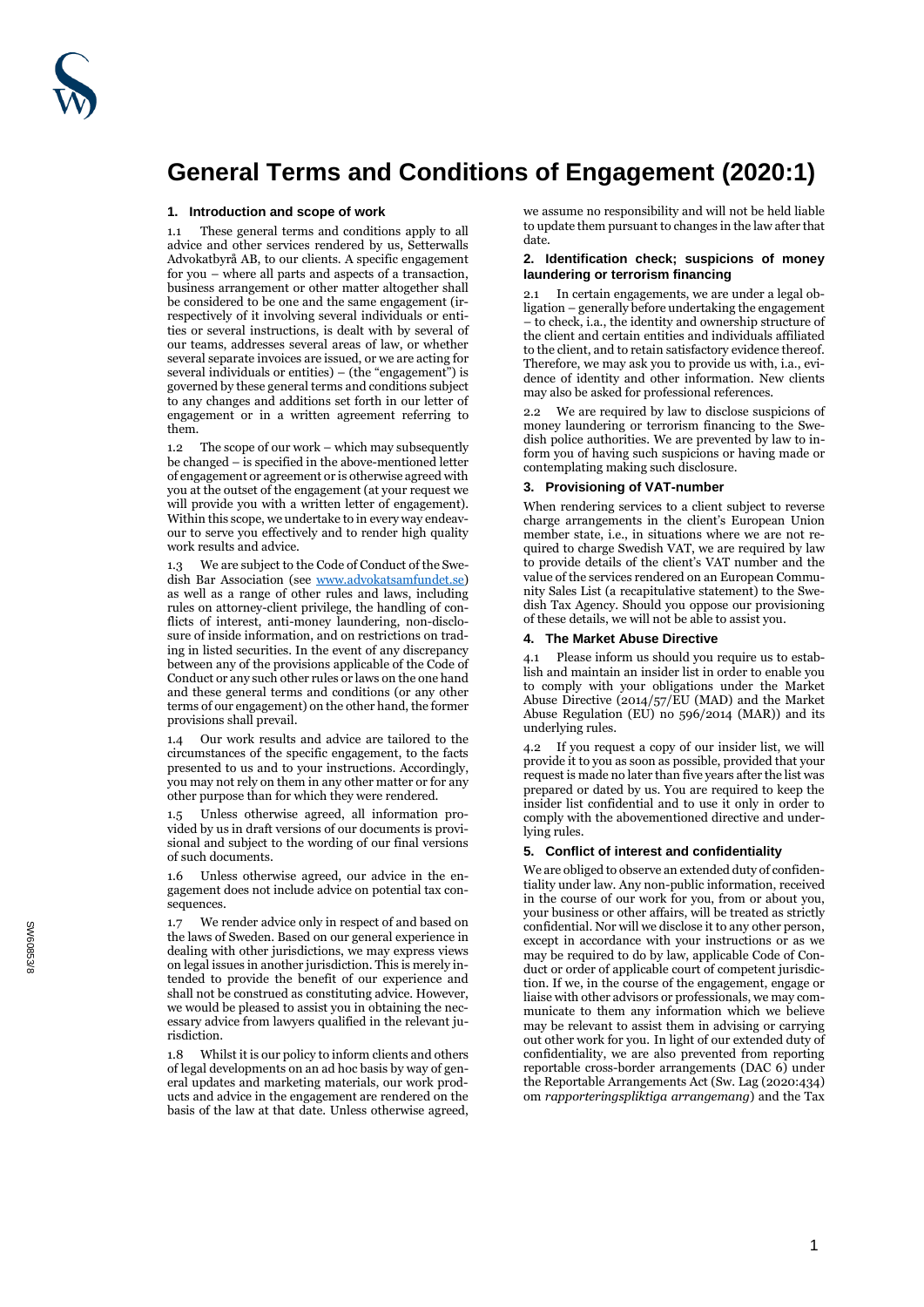Procedures Act (2011:1244) to the relevant tax authority, or inform other advisors of their obligation to report such arrangements to the relevant tax authority. Our duty of confidentiality remains in force provided that you do not give us an explicit instruction to report the relevant cross -border arrangement to the tax authority or that disclosure to other advisors should take place on your behalf, and that you thereby release us from our duty of confidentiality. Reporting in accordance with an explicit instruction will be considered as an assignment performed on your behalf in accordance with our general terms and conditions of engagement.

# **6. Communication**

6.1 Unless otherwise instructed by you, we may communicate with you by e-mail and through the Internet even though such communication involves security and confidentiality risks. We do not accept any liability for damages incurred due to such risks.

6.2 Our spam and virus filters and other security arrangements may sometimes reject or filter out legitimate e-mails. Accordingly, you should follow up important e-mails to us by telephone or by any other appropriate mean.

# **7. Intellectual property rights**

The copyright and other intellectual property rights in our work products and advice shall vest in us, although you have the right to use them for the purpose for which they were rendered to you. Unless we have agreed otherwise, no documents or other work products generated by us may be generally circulated or used for marketing purposes.

# **8. Reference engagement**

Once a transaction or other engagement has become publicly known, we may briefly disclose our involvement in the engagement and other publicly known information in our marketing, e.g., by referring to the engagement in our proposals, on our website or in qualification statements. If we have reason to believe that you may be concerned about such disclosure, we will seek your permission prior to any disclosure.

## **9. Debriefin g**

In the ambition of continuously keeping our service quality at the highest level possible, we would appreciate your participation in a debriefing exercise at the closing of the engagement.

## **10. Fee**

10.1 For our work, we are entitled to a reasonable fee, determined as described below, plus applicable VAT.

10.2 Unless otherwise agreed, we will determine our fee – in accordance with applicable Code of Conduct – taking into account the extent of the engagement, its nature, complexity and importance as well as the expertise of the lawyers performing the work, the result of our work and other such circumstances. For the purpose of supporting this determination, we internally assign to each lawyer an hourly rate based on his or her ability, experience and skills. Our rate schedule is revised annually.

10.3 On your request, we will provide you with an estimate of our fee at the outset of the engagement and update you on the fees incurred as work progresses. Such an estimate is based on the information available to us at that time and cannot be regarded as a fixed quote.

10.4 On your request, we may also, depending on the nature of the engagement, agree on a fixed fee, fee cap or other fee arrangement.

# **11. Expenses**

In the course of our work, we are entitled to incur expenses for items relating to the engagement such as filing fees, notary or translation services, overnight or special delivery service, travel, and accommodation and other advisors' fees. We will consult with you prior to incurring any such significant expense. In addition to our fees, we are entitled to reimbursement for all reasonable and justified expenses. We will not mark up any such expenses when charged to you, except with applicable VAT. Should we incur expenses in any other currency than Swedish Krona, we are entitled to remuneration for any changes in the currency exchange rate between the date of invoice and the date of payment.

## **12. Invoicing etc.**

12.1 We normally invoice you – either by way of a partial invoice or an invoice on-account – on a monthly basis. Any amount invoiced will be in Swedish Krona.

12.2 Partial invoicing means charging a final fee for the part of our work attributable to a particular period. On -account (preliminary) invoicing means invoicing part of our final fee, without specific attribution to a certain part of our work. In case of invoicing on-account, the final invoice for the engagement will set out the total amount of our fee with the fees paid "on -account" deducted.

12.3 Our invoices are due and payable within 15 days of the invoice date (or within such later date specified in the invoice). In case of late payment, interest will be charged from the due date until receipt of payment in accordance with the provisions of the Swedish Interest Act (*Sw*. Räntelagen (1975:635)).

12.4 If you ask us to address an invoice to someone else, we may accommodate your request only if it is evident that the arrangement will not violate applicable law, that necessary identification procedures have been complied with (see Clause 2.1) and that you, on demand, will promptly pay any amounts which have not been paid by the due date. We will not assume any client relationship with any such addressee.

# **13. Advance payments**

13.1 Subject to applicable Code of Conduct, we may require you to make advance payments to us before we perform work or pay third parties on your behalf. Such a request is not an estimate of (or cap on) any fees or expenses.

13.2 All advance payments made will be deposited in a client account which is kept separate from our own funds and will be managed in accordance with applicable Code of Conduct. We may apply such funds towards payment of our bills (however, this will not affect your right to challenge the amount of any such bills), unless the funds were received for another specific purpose.

## **14. Responsibility for legal expenses, legal expenses insurance etc.**

14.1 Should the engagement involve a dispute, the losing party may be ordered to pay – wholly or partly – the costs of the winning party (including legal fees). Irrespectively of you being the winning or losing party, you must pay the fees for our work and reimburse us for the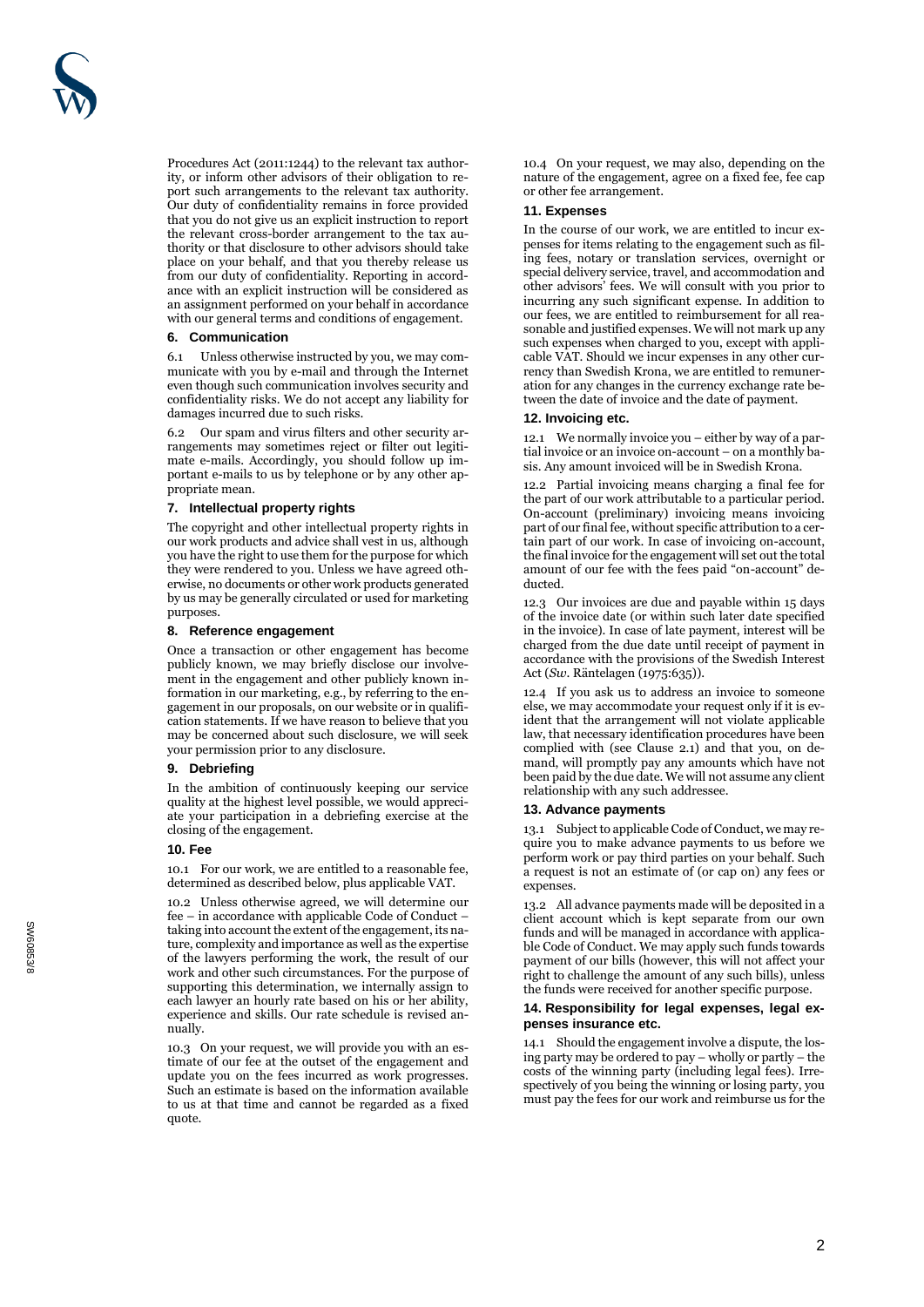expenses incurred in accordance with these general terms and conditions.

14.2 Should the engagement involve a dispute, your legal expenses insurance (if any) may cover certain of your own and your counterparty's costs. However, you must pay the fees for our work and reimburse us the expenses incurred in accordance with these general terms and conditions regardless of the terms of any such insurance.

#### **15. Other advisors and professionals**

15.1 The engagement may require the engagement of other advisors or professionals (e.g., foreign lawyers) to assist you. On your request, we will be pleased to assist you in identifying, contracting, informing or instructing such advisors and professionals.

15.2 Any authority given by you to contract or instruct any such advisors or professionals includes authority to accept a limitation of their liability on your behalf.

15.3 Any of your other advisors and professionals (irrespectively of them being identified, contracted, informed or instructed by us) shall be deemed independent of us. We assume no liability for such other advisors or professionals, neither for choosing or recommending them nor for their advice or other services (regardless of whether they report to us or their advice or other services are routed through us). In addition, the payment of fees and expenses of such advisors and professionals will be your, and thus not our, responsibility. Their invoices will normally be addressed directly to you.

# **16. Key contacts within the firm; complaints and claims procedure**

16.1 To further personal relations and to enhance our understanding of your business, one of our partners will be designated client relationship partner and will be your key contact within the law firm. A partner or senior lawyer with the relevant expertise will be designated as primarily responsible for each engagement and your key contact for such engagement.

16.2 Should you, for any reason, be dissatisfied with our services or have a complaint, you should notify the client relationship partner or the lawyer responsible for the engagement. You may also contact Mr Johan Strömbäck at the Stockholm office, Mr Magnus Örtorp at the Gothenburg office, or Mr Ola Grahn at the Malmoe office (see our website[; www.setterwalls.se](http://www.setterwalls.se/) for contact details).

16.3 Any claim against us should be submitted to Mr Johan Strömbäck at the Stockholm office, Mr Magnus Örtorp at the Gothenburg office, or to Mr Ola Grahn at the Malmoe office (see our website[; www.setterwalls.se,](http://www.setterwalls.se/)  for contact details) as soon as you have become aware of the circumstances giving rise to the claim. Any claim, based on a claim against you by any tax or other authority, may not be made later than three months after the date such a claim was made against you and under no circumstances later than five years after the date of our last invoice issued for the engagement to which the claim refers. Any claim otherwise based on circumstances of which you were unaware, and could not have known of after reasonable investigations as per the date of our last invoice issued for the engagement to which the claim refers, may not be made later than three months after the date such circumstances became known or could have become known to you after reasonable investigations, and under no circumstances

later than five years after the date of our last invoice issued for the engagement to which the claim refers. No other claim may be made later than 12 months after the date of our last invoice issued for the engagement to which the claim refers.

16.4 Should your claim be based on a claim against you by any tax or other authority or third party, we or our insurers shall be entitled to meet, settle and compromise such a claim on your behalf, provided that you – taking into consideration the limitations of liability provided by these general terms and conditions or otherwise applicable to the engagement – are indemnified by us. If you meet, settle, compromise or otherwise take any action in relation to such a claim without our consent, we will not accept any liability for such a claim.

16.5 If you are reimbursed by us or our insurers in respect of a claim, you shall, as a condition for such reimbursement, transfer the right to recourse against third parties to us or our insurers by way of subrogation or assignment.

# **17. Limitations of liability**

17.1 Your relationship with respect to the engagement is with Setterwalls Advokatbyrå AB only and not with any individual or entity associated with Setterwalls Advokatbyrå AB (even if your express or implied intention is that our work shall be performed by specific individual(s)). Except as may be provided under mandatory law, no individual or entity associated with Setterwalls Advokatbyrå AB (including, without limitation, shareholders, partners and employees) shall have any personal liability to you, and all such individuals and entities shall have the benefit of these general terms and conditions (including any limitations of liability provided by them).

17.2 Unless otherwise agreed, we shall have no liability to you for the accuracy or completeness of any information provided to us by yourselves or any other person in the course of our work, nor for any loss or damage arising in any way from fraudulent acts, misrepresentations or wilful default on the part of any other person than ourselves, our partners or staff.

17.3 We shall have no liability to you for any loss or damage suffered as a result of any event beyond our control, which event we could not reasonably have anticipated at the time we accepted the engagement and which consequences we could not reasonably have avoided or overcome.

17.4 We shall have no liability to you for any loss or damage suffered as a result of the use by you of any of our work products or advice in any other context or for any other purpose than for which it was provided.

17.5 Unless the engagement specifically includes the rendering of tax advice, we shall have no liability to you for any loss or damage suffered by means of tax or tax surcharges being imposed or risk being imposed on you as a result of our services.

17.6 If the engagement includes the rendering of advice on potential tax consequences, we shall have no liability to you for any taxes payable by you, unless it was evident at the time of our advice that you could have achieved your commercial objectives by using an alternative structure or method at no additional cost or risk, and thereby completely would have avoided the payment of such taxes.